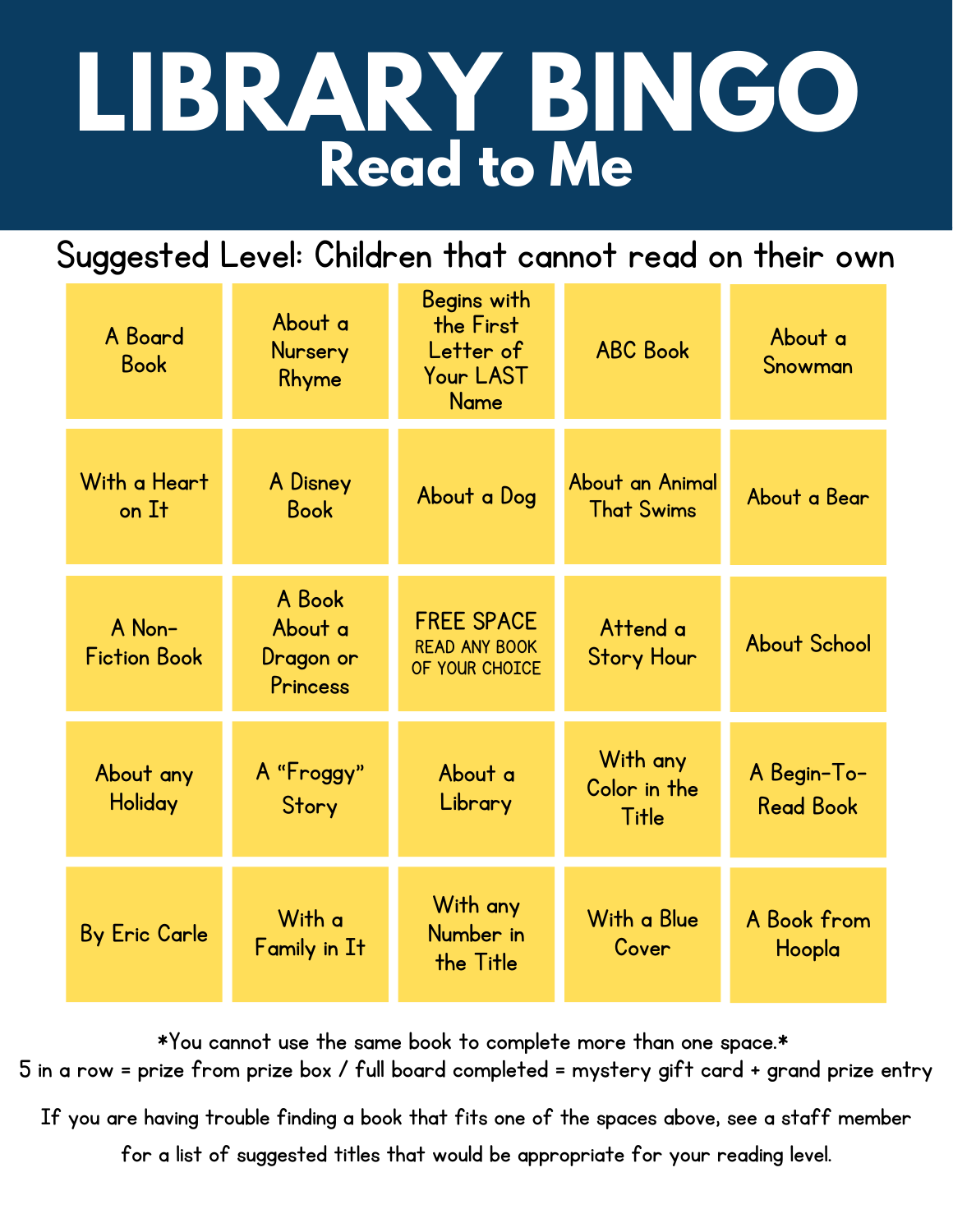| Name:  |  |
|--------|--|
| Grade: |  |
| Phone: |  |
| Email: |  |

## 5 IN A ROW (Limit 5)

|   | <b>5 Spaces Completed</b><br><b>Date</b> |  |  |  |  | <b>Staff Initials</b> |
|---|------------------------------------------|--|--|--|--|-----------------------|
|   |                                          |  |  |  |  |                       |
|   |                                          |  |  |  |  |                       |
| 3 |                                          |  |  |  |  |                       |
|   |                                          |  |  |  |  |                       |
| 5 |                                          |  |  |  |  |                       |

Raffle Ticket: (to be filled out when the full board is completed)

## FULL BOARD COMPLETED